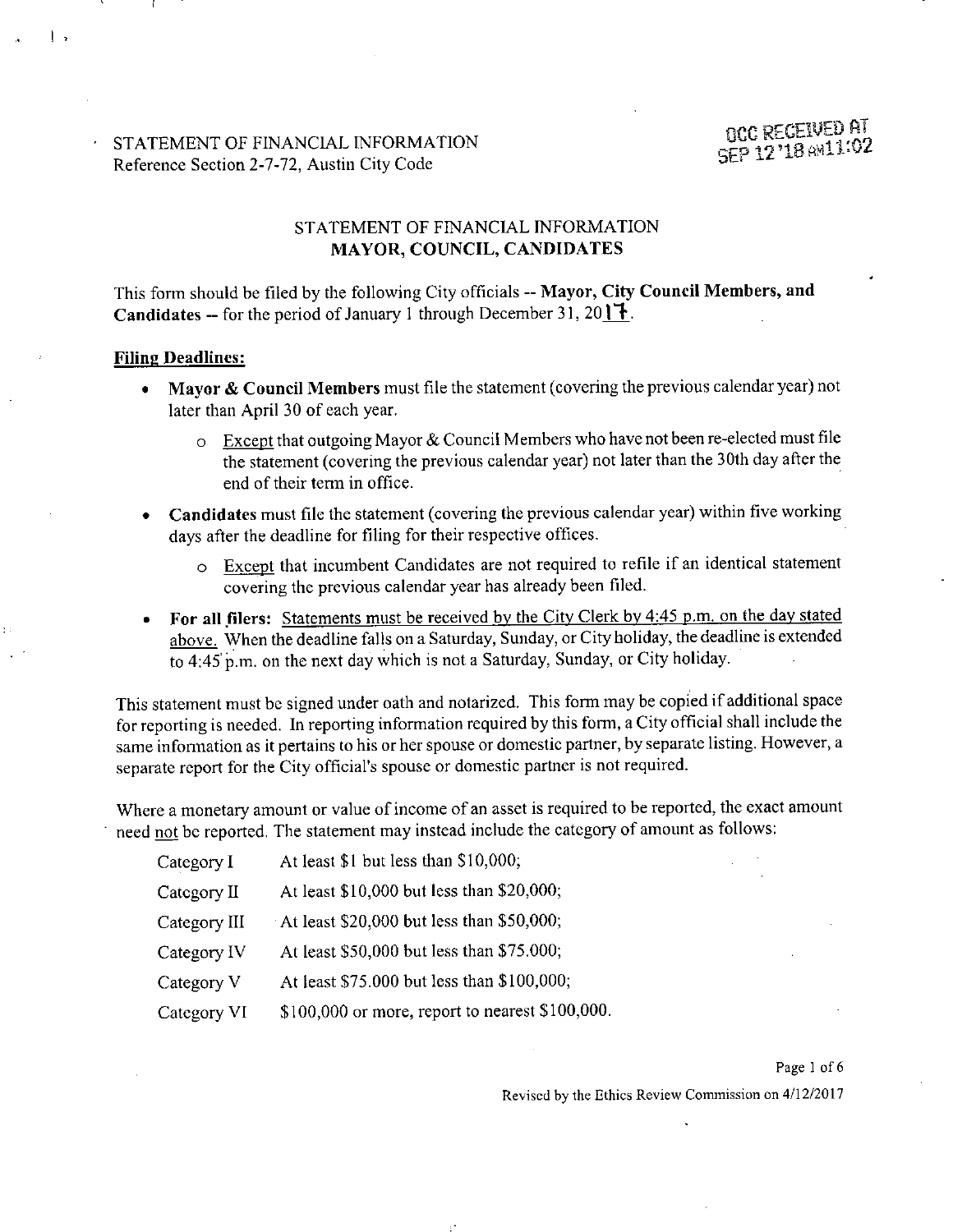#### STATEMENT OF FINANCIAL INFORMATION Reference Section 2-7-72, Austin City Code

| Name of City official: Natasha Harper-Madison<br>Address: 10606 Settlers Trail Austin, TX 78750 |
|-------------------------------------------------------------------------------------------------|
|                                                                                                 |
| Occupation: $Activis$                                                                           |
| Spouse or domestic partner's name: Thomas G. Madjson                                            |
| Address: 10606 Settlers Trail Austin, TX 78750                                                  |
| Occupation: $\int f' \wedge \mathcal{C} \wedge \mathcal{A} \wedge \mathcal{C}$                  |

*The person completing this form must provide the information requested below for themselves and their spouse/domestic partner.* 

1. List all sources of occupational income which exceeded 10% of your gross income or \$5,000 in salary, bonuses, commissions or professional fees; or \$20,000 in payment for goods, products or non-professional services per source.

| Name of employer or   Business address |                       | Nature of occupation   Category of amount |                 |
|----------------------------------------|-----------------------|-------------------------------------------|-----------------|
| source of income                       |                       | or business                               |                 |
| City of Hustin                         | $P$ 0 Box 2920 Austri | Fireman                                   | $'OO,0$ of $^-$ |
|                                        |                       |                                           |                 |
|                                        |                       |                                           |                 |

2. If you are a self-employed solo practitioner or if you had at least 5% interest in a partnership, professional corporation or other entity through which you do business, Ust the names and addresses of clients or customers from whom you or this partnership, professional corporation, or entity received 10% or more of gross income or \$5,000 in salary, bonuses, commissions or professional fees; or \$20,000 in payment for goods, products or non-professional services during the reporting period.

| Name of client or customer | <b>Address</b>            |
|----------------------------|---------------------------|
| Firenan<br>$L$ Pryprinan   | Dechan Ct. Aust!<br>10408 |
|                            |                           |
|                            |                           |

#### Page 2 of 6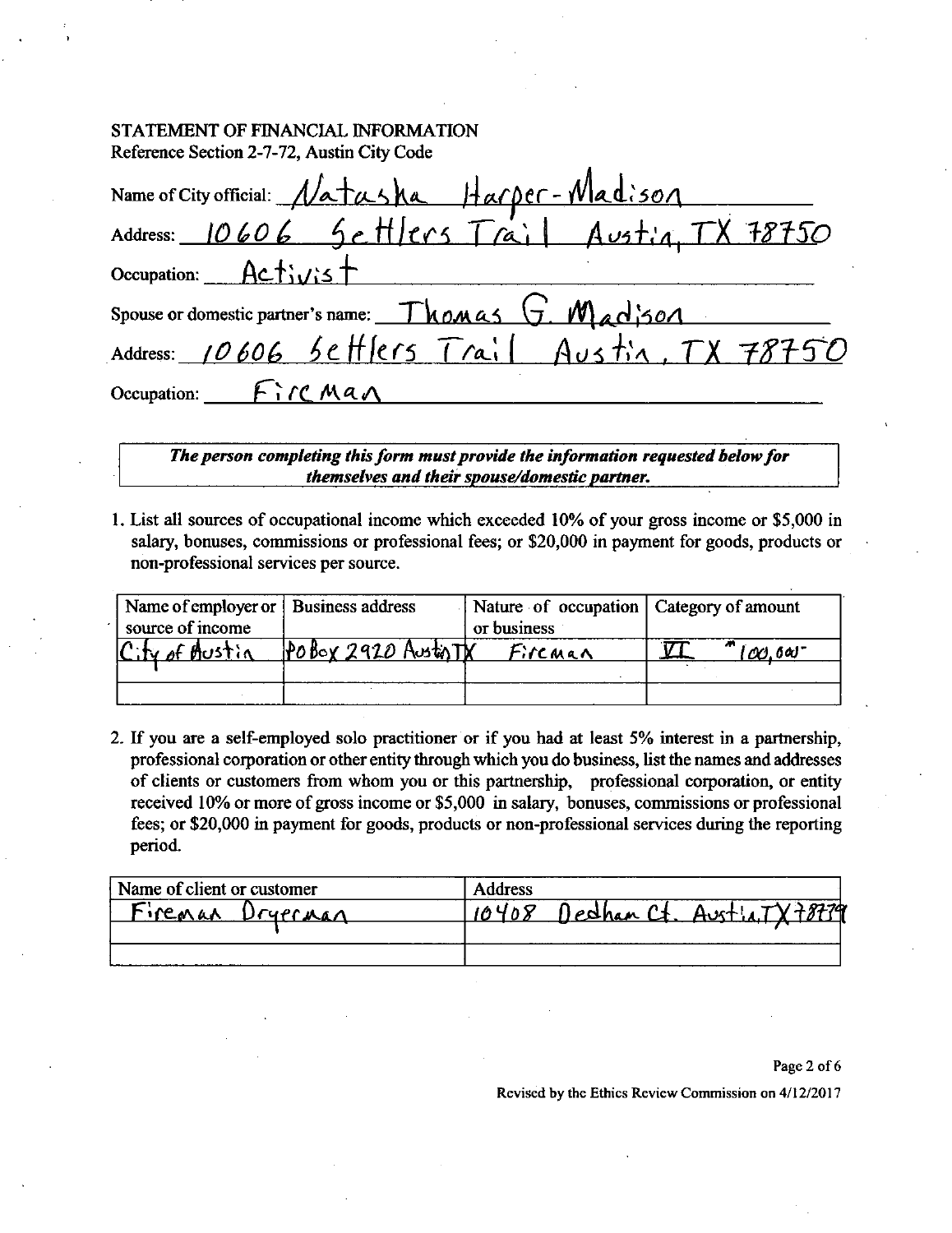## STATEMENT OF FINANCIAL INFORMATION Reference Section 2-7-72, Austin City Code

3. List all sources of income which exceeded either \$5,000 or were in excess of 10% of your gross income received from interest, dividends, royalties, rents, trust disbursements or other non-occupational sources.

| Name of source   | Nature of income<br>____________ | Category of amount |  |
|------------------|----------------------------------|--------------------|--|
| ----             | ----                             |                    |  |
| _______<br>_____ |                                  |                    |  |
|                  |                                  |                    |  |

4. Identify any source (person, business entity or other organization) of a gift of any money or other thing of value exceeding \$ 100, or identify any source who gave you a series of gifts the total value of which exceeds \$100. You need not report campaign contributions which are reported as required by other law and you need not report gifts received from the following relatives: Spouse, Children, Children-in-Law, Parents, Parents-in-Law, Grandchildren, Grandchildren-in-Law, Grandparents, Grandparents-in-Law, Brothers, Brothers-in-Law, Sisters, Sisters-in-Law, Uncles, Uncles-in-Law, Aunts, Aunts-in-Law, Nephews, Nephews-in-Law, Nieces, Nieces-in-Law, First Cousins, First Cousins-in-Law

| Name of source of gift | ستستحد<br>Category amount<br>---------- |
|------------------------|-----------------------------------------|
| ----------             |                                         |
| -----                  | $\sim$                                  |
|                        | ----------<br>-----                     |

5. List the names of any corporation, partnership, limited partnership, or other entity in which you held, owned, acquired, or sold stock, or any other equity ownership having a value exceeding \$5,000 or equivalent to 5% or more of the stock or equity in the entity, at any time during the reporting period.

| Name of company or entity:<br>------- |  |  |  |         |
|---------------------------------------|--|--|--|---------|
| .                                     |  |  |  | _______ |
|                                       |  |  |  |         |
|                                       |  |  |  |         |

6. List and describe all bonds, notes and other commercial paper which you held, ovraed, acquired or sold, at any time during the reporting period if the combined face value of the bonds, notes and commercial paper exceeded \$5,000.

| Description of commercial paper |  | Category of amount |  |  |             |
|---------------------------------|--|--------------------|--|--|-------------|
|                                 |  |                    |  |  |             |
|                                 |  |                    |  |  |             |
|                                 |  |                    |  |  |             |
|                                 |  |                    |  |  | Page 3 of 6 |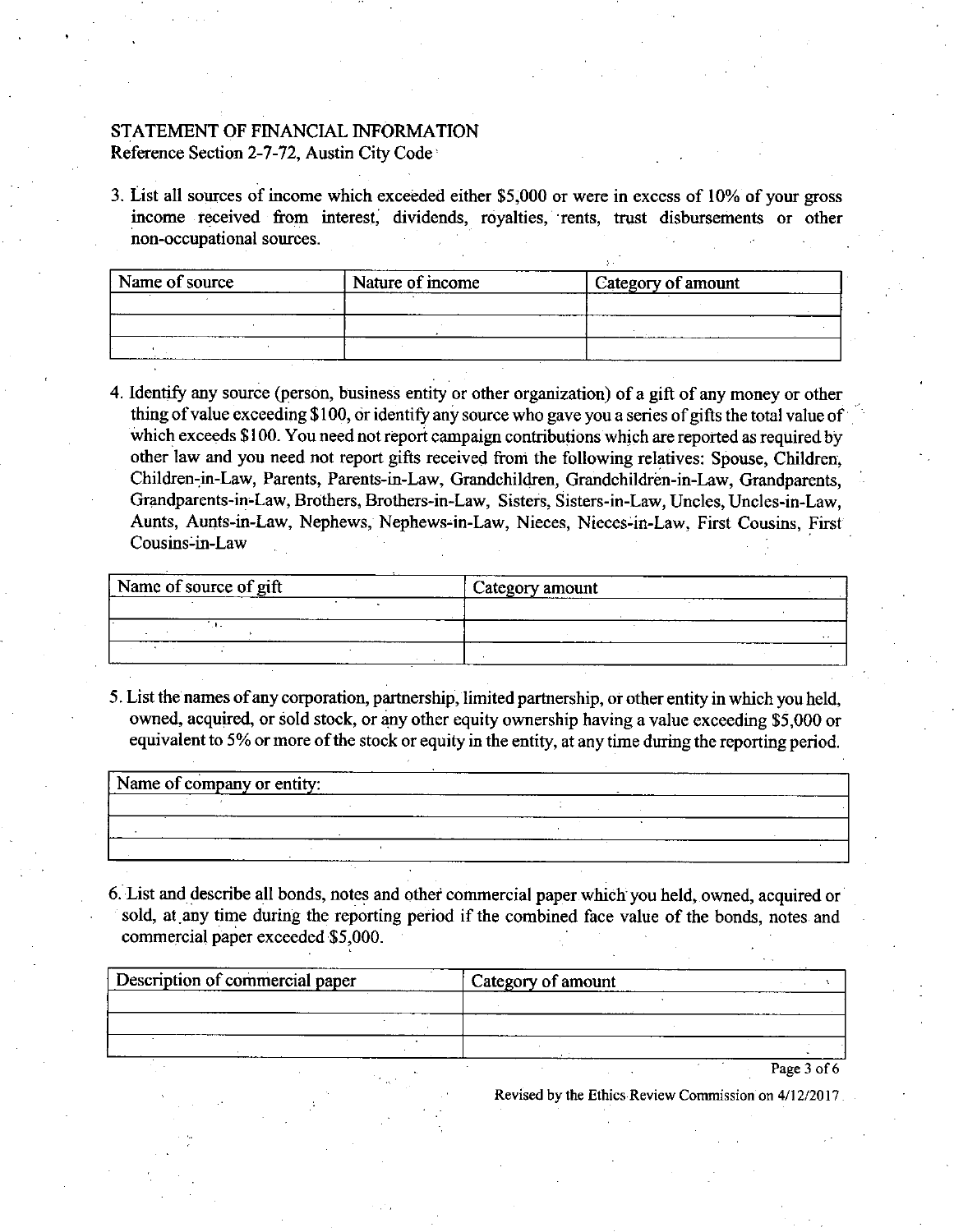### STATEMENT OF FINANCIAL INFORMATION Reference Section 2-7-72, Austin City Code

7. List all other income OT revenue in excess of \$5,000 per source.

| Name of source | Category of amount |
|----------------|--------------------|
|                |                    |
|                |                    |
|                |                    |

8. List and describe all real property in which you hold any legal or beneficial interest, including real property for which you have entered into a contract for sale. The description should be sufficient to locate the property, and include the street address if any, and the present use of the property.

| Street address of property  | Description of property | Present use of property |
|-----------------------------|-------------------------|-------------------------|
| 10606 Settlers Tr. AustinTX | Kesides                 | HORESTEAC               |
|                             |                         |                         |
|                             |                         |                         |

9. List and describe all real property held, owned, acquired or sold, or under a confract for sale, by a corporation, partnership, limited partnership, professional corporation, or other entity in which you own or control at least a 5% interest. The description should be sufficient to locate the property and include a street address, if any, and the present use of the property.

| Street address of property | Description of property | Present use of property |
|----------------------------|-------------------------|-------------------------|
|                            |                         |                         |
|                            |                         |                         |
|                            |                         |                         |

10. List all loans and extensions of credit in excess of \$5,000 on which you are the lender or creditor, including the name of the debtor and the rate of interest, if any.

| Name of obligee | Rate of interest, if any | <sup>1</sup> Category of amount |
|-----------------|--------------------------|---------------------------------|
|                 |                          |                                 |
|                 |                          |                                 |
|                 |                          |                                 |

Page 4 of 6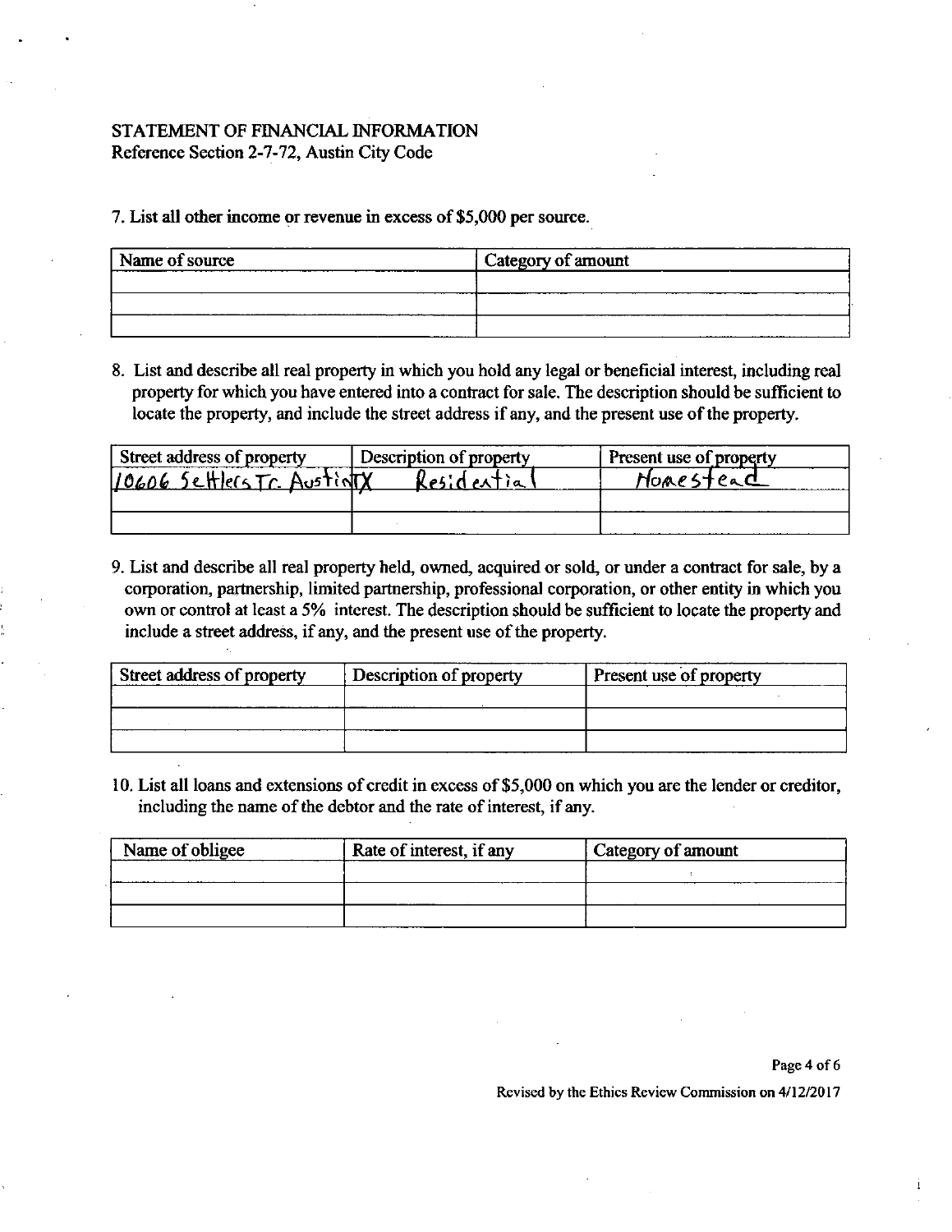### STATEMENT OF FINANCIAL INFORMATION Reference Section 2-7-72, Ausfin City Code

11. List all loans or transactions in excess of \$5,000 on which you are a guarantor or co-signer, including the names of the borrower and lender.

| Rate of interest, if any<br>Name of obligee/lender |  | Category of amount |  |
|----------------------------------------------------|--|--------------------|--|
|                                                    |  |                    |  |
|                                                    |  |                    |  |
|                                                    |  |                    |  |

12. List all loans, debts, and other financial liabilifies you have which are in excess of \$5,000 which are presently outstanding or which existed at any time during the reporting period.

| Name of<br>lender/creditor/obligee | Rate of interest, if any $\vert$ Category of amount | Date obligation was<br>meurred |
|------------------------------------|-----------------------------------------------------|--------------------------------|
|                                    |                                                     |                                |
|                                    |                                                     |                                |
|                                    |                                                     |                                |

List all loans, debts, and other financial liabilifies in excess of \$5,000 of any corporafion, partnership, limited partnership, professional corporation or other entity in which you own or control at least a 5% interest, which are presently outstanding or which existed at any time during the reporting period.

| Name of<br>lender/creditor/obligee | Rate of interest, if any   Category of amount | Date obligation was<br>incurred |
|------------------------------------|-----------------------------------------------|---------------------------------|
|                                    |                                               |                                 |
|                                    |                                               |                                 |

13. List all boards of directors of which you are a member and the offices or executive positions which you hold in corporations, partnerships, limited partnerships, professional corporations, or other entities, including non-business entities. (Do not include positions on corporations or other entities owned by the City of Austin or created by the City Council.)

| Name of organization | Position held |  |
|----------------------|---------------|--|
|                      |               |  |
|                      |               |  |
|                      |               |  |